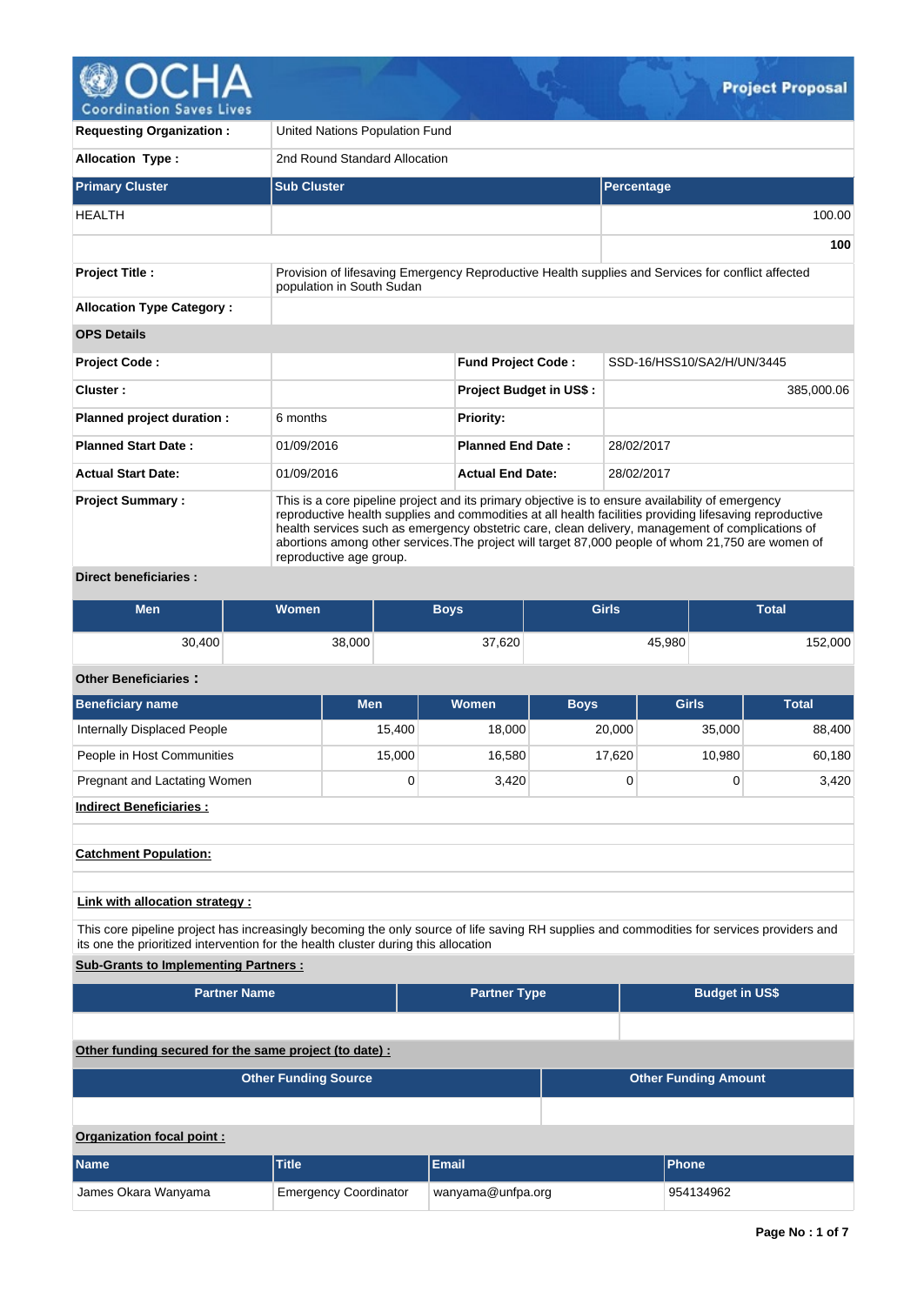#### **BACKGROUND**

### **1. Humanitarian context analysis**

The Humanitarian context in South Sudan remains quite dare. While the ongoing conflict in several parts of the country has caused tremendous suffering and resulted into massive displacement and huge numbers of the population in need life saving services, the service delivery systems on the other hand, have been completely crippled. less than half of health facilities are functional, most have been looted, and or destroyed and lack essential human resources. Insecurity has worsened access to some of the facilities. government allocation to essential supplies has stopped.

With the rainy season and accompanying flooding now with us, it is expected that some populations will be completely cut off from essential supplies routes. therefore the need to accelerate efforts to preposition key supplies in a number of locations in the country. Moreover, funding such as the Wold Bank which used to cover several key hotpots has dwindled. Therefore this core pipeline project is intended to procure and preposition essential reproductive health supplies in key locations affected by the ongoing crisis in the country.

## **2. Needs assessment**

The project is based on the core pipeline needs of health actors who provide health services in the affected states. The supplies to be procured under this allocation were identified and agreed on by the health cluster.

reproductive health kits are basically packaged in 3 blocks to take care of various needs at the different levels of service provision. At the community and primary health care levels we have block one and block two kits, while at the secondary and tertiary levels we have block three kits. each block one kit is packaged to care for 10,000 affected people, while each block two kits are intended for 30,000 pope, while each block three kit is intended to serve 150,000 people.

### **3. Description Of Beneficiaries**

The project will target women of reproductive age group, pregnant women, girls, boys, and men. It will also target survivors of sexual violence and GBV in general to ensure they have access to treatment and care. These beneficiaries were identified by the health cluster partners as the most vulnerable and therefore deserve special attention. The project will be largely implemented within the catchment population of the greater Upper Nile Region. This project will seek to complement the RH kit stock and will target 152,000 affected people in the greater Upper Nile region. We seek for 284 kits, mainly those that are highly sought after by health actors.

#### **4. Grant Request Justification**

Prior to the current crisis, South Sudan had some of the world's worst RH indicators, particularly among women. Only 14.7 per cent of births were attended by skilled birth attendants, only 11.5 per cent of deliveries took place at a health facility, 80 per cent of births happened at home attended by unskilled birth attendants, and GBV was highly prevalent ( these data is sourced from the health cluster strategy and UNFPA country programme documents). The maternal mortality ratio was estimated at 2,054 women dying for every 100,000 live births. Young mothers die due to causes including prolonged obstructed labour, hemorrhage/ bleeding, infection, eclampsia / high blood pressure and complications of unsafe abortion. If RH services are not initiated urgently to reach the growing caseload affected by the current crisis, we will witness more maternal deaths, and many vulnerable young women and boys exposed to life threatening conditions such as HIV and rapes will go unassisted. UNFPA through its work and in partnership seeks to ensure that the right of affected women, men and children enjoy a life of health and equal opportunity. The project implementation will be founded on UNFPA's global leadership in ensuring that every pregnancy is wanted, every birth is safe, every young person is free of HIV, and every girl and woman is treated with dignity and respect, even and especially those affected by humanitarian crisis. UNFPA has been providing technical and RH commodities support to implementing partners to increase access to RH services for refugees, returnees, IDPs and host population in affected locations of the country. Therefore to ensure access to life saving services including reproductive health, there is an urgent need to mobilize resources to maintain ongoing RH humanitarian response.

### **5. Complementarity**

Medical supplies are a key input in the delivery of any health service, without which service delivery will come to a halt. Several types of medical supplies are required for this purpose, among which reproductive health commodities are supplies are critical in a country with the highest maternal mortality ratio in the world. Emergency reproductive health (ERH) kits are designed globally to complement the primary health care kits and other supplies such as vaccines, trauma kits etc. The ERH provides supplies which can not be obtained in these other pipelines for the health cluster. therefore this project compliments with other frontline projects for the health cluster. the project seeks to provide much needed reproductive health supplies to health actors implementing primary and secondary care reproductive health services.

## **LOGICAL FRAMEWORK**

### **Overall project objective**

To provide Emergency RH supplies to facilities serving affected populations in Wau. This project aims to reduce maternal and newborn mortality and morbidity among populations affected by humanitarian emergencies in South Sudan. It is intended to cover the core pipeline reproductive health needs for the partners serving the targeted population. The RH kits obtained under this programme will be used for both prepositioning and direct service delivery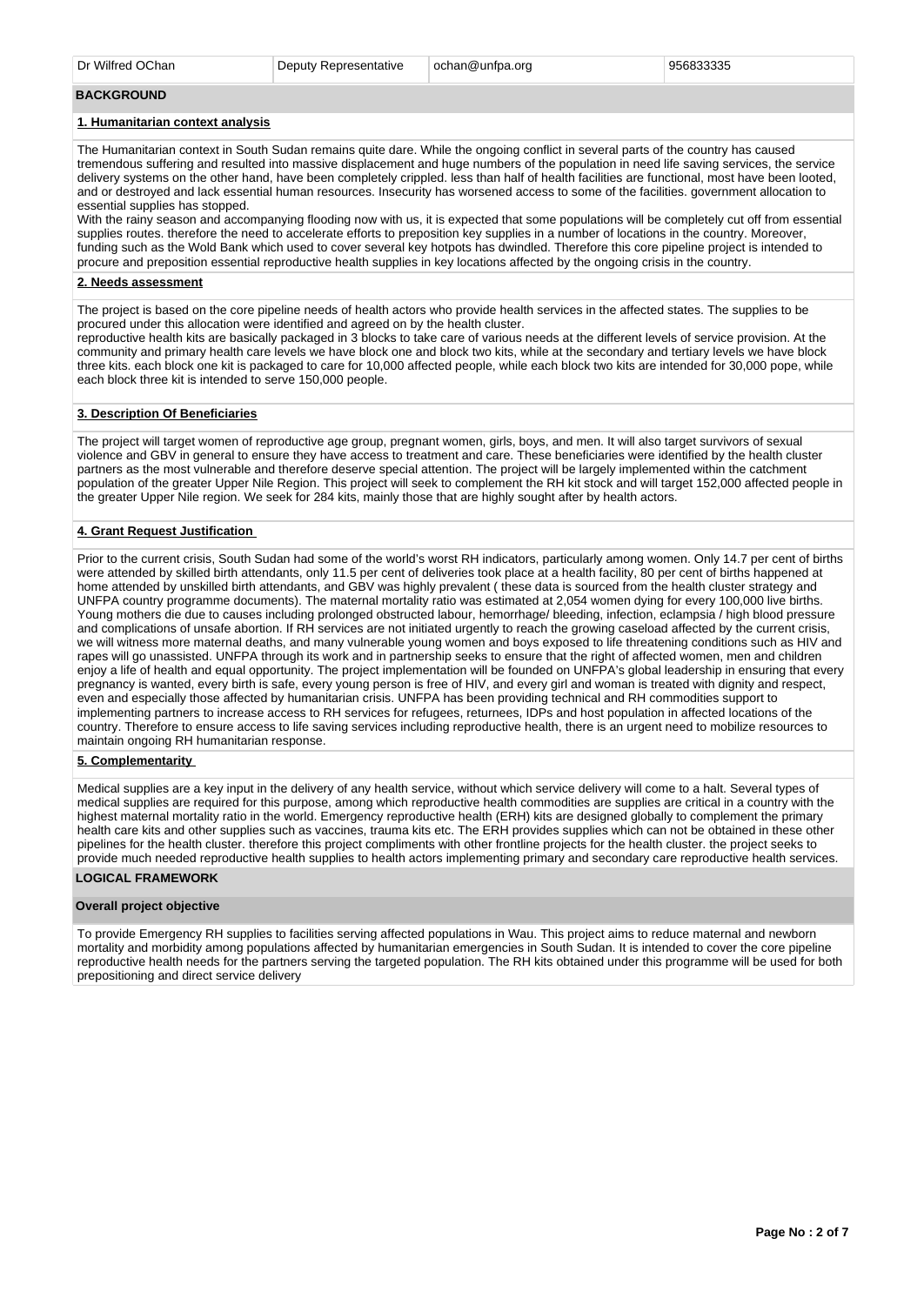| <b>HEALTH</b>                                                                                                                                                                                                                                                                                                                                                                                                              |                                                                                                                            |                                                                                                                                                                                                                                                                                                                                                                                                                                                                                                                                                                                                                                                                                                                                 |            |                                 |                   |            |                     |
|----------------------------------------------------------------------------------------------------------------------------------------------------------------------------------------------------------------------------------------------------------------------------------------------------------------------------------------------------------------------------------------------------------------------------|----------------------------------------------------------------------------------------------------------------------------|---------------------------------------------------------------------------------------------------------------------------------------------------------------------------------------------------------------------------------------------------------------------------------------------------------------------------------------------------------------------------------------------------------------------------------------------------------------------------------------------------------------------------------------------------------------------------------------------------------------------------------------------------------------------------------------------------------------------------------|------------|---------------------------------|-------------------|------------|---------------------|
|                                                                                                                                                                                                                                                                                                                                                                                                                            | <b>Cluster objectives</b>                                                                                                  | <b>Strategic Response Plan (SRP) objectives</b>                                                                                                                                                                                                                                                                                                                                                                                                                                                                                                                                                                                                                                                                                 |            | <b>Percentage of activities</b> |                   |            |                     |
| HRP 2016 SO1: Save lives and alleviate<br>CO1: Improve access, and scale-up<br>responsiveness to, essential emergency<br>suffering through safe access to services and<br>resources with dignity<br>health care, including addressing the major<br>causes of mortality among U5C (malaria,<br>diarrhea and Pneumonia), emergency<br>obstetric care and neonate services in<br>conflict affected and vulnerable populations |                                                                                                                            |                                                                                                                                                                                                                                                                                                                                                                                                                                                                                                                                                                                                                                                                                                                                 |            |                                 |                   |            |                     |
|                                                                                                                                                                                                                                                                                                                                                                                                                            | CO2: Prevent, detect and respond to<br>epidemic prone disease outbreaks in conflict<br>affected and vulnerable populations | HRP 2016 SO1: Save lives and alleviate<br>suffering through safe access to services and<br>resources with dignity                                                                                                                                                                                                                                                                                                                                                                                                                                                                                                                                                                                                               |            |                                 |                   |            | 25                  |
|                                                                                                                                                                                                                                                                                                                                                                                                                            |                                                                                                                            | <b>Contribution to Cluster/Sector Objectives:</b> This is a core pipeline project, which provides lifesaving Reproductive Health Supplies to<br>partners involved in provision of lifesaving reproductive health services. The project will contribute to objective 1 and 2 of the health cluster.<br>The pipeline will boost delivery of reproductive health services as one of the major causes of morbidity and mortality. The pipeline will<br>support the delivery of obstetric care and other community and health facility related reproductive health services, from antenatal care, to<br>facility delivery, to post abortion care, voluntary family planning, and many others that lead to unnecessary loss of lives. |            |                                 |                   |            |                     |
| <b>Outcome 1</b>                                                                                                                                                                                                                                                                                                                                                                                                           |                                                                                                                            |                                                                                                                                                                                                                                                                                                                                                                                                                                                                                                                                                                                                                                                                                                                                 |            |                                 |                   |            |                     |
|                                                                                                                                                                                                                                                                                                                                                                                                                            | Reduction in maternal morbidity and mortality                                                                              |                                                                                                                                                                                                                                                                                                                                                                                                                                                                                                                                                                                                                                                                                                                                 |            |                                 |                   |            |                     |
| Output 1.1                                                                                                                                                                                                                                                                                                                                                                                                                 |                                                                                                                            |                                                                                                                                                                                                                                                                                                                                                                                                                                                                                                                                                                                                                                                                                                                                 |            |                                 |                   |            |                     |
| <b>Description</b>                                                                                                                                                                                                                                                                                                                                                                                                         |                                                                                                                            |                                                                                                                                                                                                                                                                                                                                                                                                                                                                                                                                                                                                                                                                                                                                 |            |                                 |                   |            |                     |
|                                                                                                                                                                                                                                                                                                                                                                                                                            |                                                                                                                            | Improved availability of RH supplies and commodities to deliver RH services                                                                                                                                                                                                                                                                                                                                                                                                                                                                                                                                                                                                                                                     |            |                                 |                   |            |                     |
| <b>Assumptions &amp; Risks</b>                                                                                                                                                                                                                                                                                                                                                                                             |                                                                                                                            |                                                                                                                                                                                                                                                                                                                                                                                                                                                                                                                                                                                                                                                                                                                                 |            |                                 |                   |            |                     |
|                                                                                                                                                                                                                                                                                                                                                                                                                            | security situations improves to allow access to beneficiaries                                                              |                                                                                                                                                                                                                                                                                                                                                                                                                                                                                                                                                                                                                                                                                                                                 |            |                                 |                   |            |                     |
| <b>Activities</b>                                                                                                                                                                                                                                                                                                                                                                                                          |                                                                                                                            |                                                                                                                                                                                                                                                                                                                                                                                                                                                                                                                                                                                                                                                                                                                                 |            |                                 |                   |            |                     |
| Activity 1.1.1                                                                                                                                                                                                                                                                                                                                                                                                             |                                                                                                                            |                                                                                                                                                                                                                                                                                                                                                                                                                                                                                                                                                                                                                                                                                                                                 |            |                                 |                   |            |                     |
|                                                                                                                                                                                                                                                                                                                                                                                                                            | Procure Reproductive Health kits                                                                                           |                                                                                                                                                                                                                                                                                                                                                                                                                                                                                                                                                                                                                                                                                                                                 |            |                                 |                   |            |                     |
| Activity 1.1.2                                                                                                                                                                                                                                                                                                                                                                                                             |                                                                                                                            |                                                                                                                                                                                                                                                                                                                                                                                                                                                                                                                                                                                                                                                                                                                                 |            |                                 |                   |            |                     |
|                                                                                                                                                                                                                                                                                                                                                                                                                            | Support local transportation and distribution costs for RH kits                                                            |                                                                                                                                                                                                                                                                                                                                                                                                                                                                                                                                                                                                                                                                                                                                 |            |                                 |                   |            |                     |
| <b>Indicators</b>                                                                                                                                                                                                                                                                                                                                                                                                          |                                                                                                                            |                                                                                                                                                                                                                                                                                                                                                                                                                                                                                                                                                                                                                                                                                                                                 |            |                                 |                   |            |                     |
|                                                                                                                                                                                                                                                                                                                                                                                                                            |                                                                                                                            |                                                                                                                                                                                                                                                                                                                                                                                                                                                                                                                                                                                                                                                                                                                                 |            | End cycle beneficiaries         |                   |            | End<br>cycle        |
| Code                                                                                                                                                                                                                                                                                                                                                                                                                       | <b>Cluster</b>                                                                                                             | <b>Indicator</b>                                                                                                                                                                                                                                                                                                                                                                                                                                                                                                                                                                                                                                                                                                                | <b>Men</b> | Women                           | <b>Boys</b> Girls |            | <b>Target</b>       |
| Indicator 1.1.1                                                                                                                                                                                                                                                                                                                                                                                                            | <b>HEALTH</b>                                                                                                              | Core Pipeline # of implementing partners<br>receiving supplies from the pipeline                                                                                                                                                                                                                                                                                                                                                                                                                                                                                                                                                                                                                                                |            |                                 |                   |            | 10                  |
|                                                                                                                                                                                                                                                                                                                                                                                                                            | <b>Means of Verification:</b> reports from partners                                                                        |                                                                                                                                                                                                                                                                                                                                                                                                                                                                                                                                                                                                                                                                                                                                 |            |                                 |                   |            |                     |
| Indicator 1.1.2                                                                                                                                                                                                                                                                                                                                                                                                            | <b>HEALTH</b>                                                                                                              | Core Pipeline # of kits distributed                                                                                                                                                                                                                                                                                                                                                                                                                                                                                                                                                                                                                                                                                             |            |                                 |                   |            | 400                 |
|                                                                                                                                                                                                                                                                                                                                                                                                                            | <b>Means of Verification : distribution reports</b>                                                                        |                                                                                                                                                                                                                                                                                                                                                                                                                                                                                                                                                                                                                                                                                                                                 |            |                                 |                   |            |                     |
| Output 1.2                                                                                                                                                                                                                                                                                                                                                                                                                 |                                                                                                                            |                                                                                                                                                                                                                                                                                                                                                                                                                                                                                                                                                                                                                                                                                                                                 |            |                                 |                   |            |                     |
| <b>Description</b>                                                                                                                                                                                                                                                                                                                                                                                                         |                                                                                                                            |                                                                                                                                                                                                                                                                                                                                                                                                                                                                                                                                                                                                                                                                                                                                 |            |                                 |                   |            |                     |
|                                                                                                                                                                                                                                                                                                                                                                                                                            | Improved utilization of reproductive health services                                                                       |                                                                                                                                                                                                                                                                                                                                                                                                                                                                                                                                                                                                                                                                                                                                 |            |                                 |                   |            |                     |
|                                                                                                                                                                                                                                                                                                                                                                                                                            |                                                                                                                            |                                                                                                                                                                                                                                                                                                                                                                                                                                                                                                                                                                                                                                                                                                                                 |            |                                 |                   |            |                     |
| <b>Assumptions &amp; Risks</b>                                                                                                                                                                                                                                                                                                                                                                                             |                                                                                                                            |                                                                                                                                                                                                                                                                                                                                                                                                                                                                                                                                                                                                                                                                                                                                 |            |                                 |                   |            |                     |
|                                                                                                                                                                                                                                                                                                                                                                                                                            | there is no disruption to services provision                                                                               |                                                                                                                                                                                                                                                                                                                                                                                                                                                                                                                                                                                                                                                                                                                                 |            |                                 |                   |            |                     |
| <b>Activities</b>                                                                                                                                                                                                                                                                                                                                                                                                          |                                                                                                                            |                                                                                                                                                                                                                                                                                                                                                                                                                                                                                                                                                                                                                                                                                                                                 |            |                                 |                   |            |                     |
| Activity 1.2.1                                                                                                                                                                                                                                                                                                                                                                                                             |                                                                                                                            |                                                                                                                                                                                                                                                                                                                                                                                                                                                                                                                                                                                                                                                                                                                                 |            |                                 |                   |            |                     |
|                                                                                                                                                                                                                                                                                                                                                                                                                            | Conduct monthly monitoring visits to all recipient health facilities                                                       |                                                                                                                                                                                                                                                                                                                                                                                                                                                                                                                                                                                                                                                                                                                                 |            |                                 |                   |            |                     |
| <b>Activity 1.2.2</b>                                                                                                                                                                                                                                                                                                                                                                                                      |                                                                                                                            |                                                                                                                                                                                                                                                                                                                                                                                                                                                                                                                                                                                                                                                                                                                                 |            |                                 |                   |            |                     |
|                                                                                                                                                                                                                                                                                                                                                                                                                            | provide bi-weekly updates to the health cluster on use of supplies                                                         |                                                                                                                                                                                                                                                                                                                                                                                                                                                                                                                                                                                                                                                                                                                                 |            |                                 |                   |            |                     |
| Activity 1.2.3                                                                                                                                                                                                                                                                                                                                                                                                             |                                                                                                                            |                                                                                                                                                                                                                                                                                                                                                                                                                                                                                                                                                                                                                                                                                                                                 |            |                                 |                   |            |                     |
|                                                                                                                                                                                                                                                                                                                                                                                                                            |                                                                                                                            | Provide briefs to the core pipeline managers meetings on the state of the reproductive health pipeline                                                                                                                                                                                                                                                                                                                                                                                                                                                                                                                                                                                                                          |            |                                 |                   |            |                     |
| <b>Indicators</b>                                                                                                                                                                                                                                                                                                                                                                                                          |                                                                                                                            |                                                                                                                                                                                                                                                                                                                                                                                                                                                                                                                                                                                                                                                                                                                                 |            |                                 |                   |            |                     |
|                                                                                                                                                                                                                                                                                                                                                                                                                            |                                                                                                                            |                                                                                                                                                                                                                                                                                                                                                                                                                                                                                                                                                                                                                                                                                                                                 |            | End cycle beneficiaries         |                   |            | <b>End</b><br>cycle |
| Code                                                                                                                                                                                                                                                                                                                                                                                                                       | <b>Cluster</b>                                                                                                             | <b>Indicator</b>                                                                                                                                                                                                                                                                                                                                                                                                                                                                                                                                                                                                                                                                                                                | <b>Men</b> | <b>Women</b>                    | <b>Boys</b> Girls |            | <b>Target</b>       |
| Indicator 1.2.1                                                                                                                                                                                                                                                                                                                                                                                                            | <b>HEALTH</b>                                                                                                              | Core Pipeline # of direct beneficiaries from<br>emergency health supplies (IEHK / trauma kit /<br>RH kit)                                                                                                                                                                                                                                                                                                                                                                                                                                                                                                                                                                                                                       | 30,40<br>0 | 38,000                          | 37,6<br>20        | 45,9<br>80 | 152,000             |
|                                                                                                                                                                                                                                                                                                                                                                                                                            | <b>Means of Verification:</b> utilization reports                                                                          |                                                                                                                                                                                                                                                                                                                                                                                                                                                                                                                                                                                                                                                                                                                                 |            |                                 |                   |            |                     |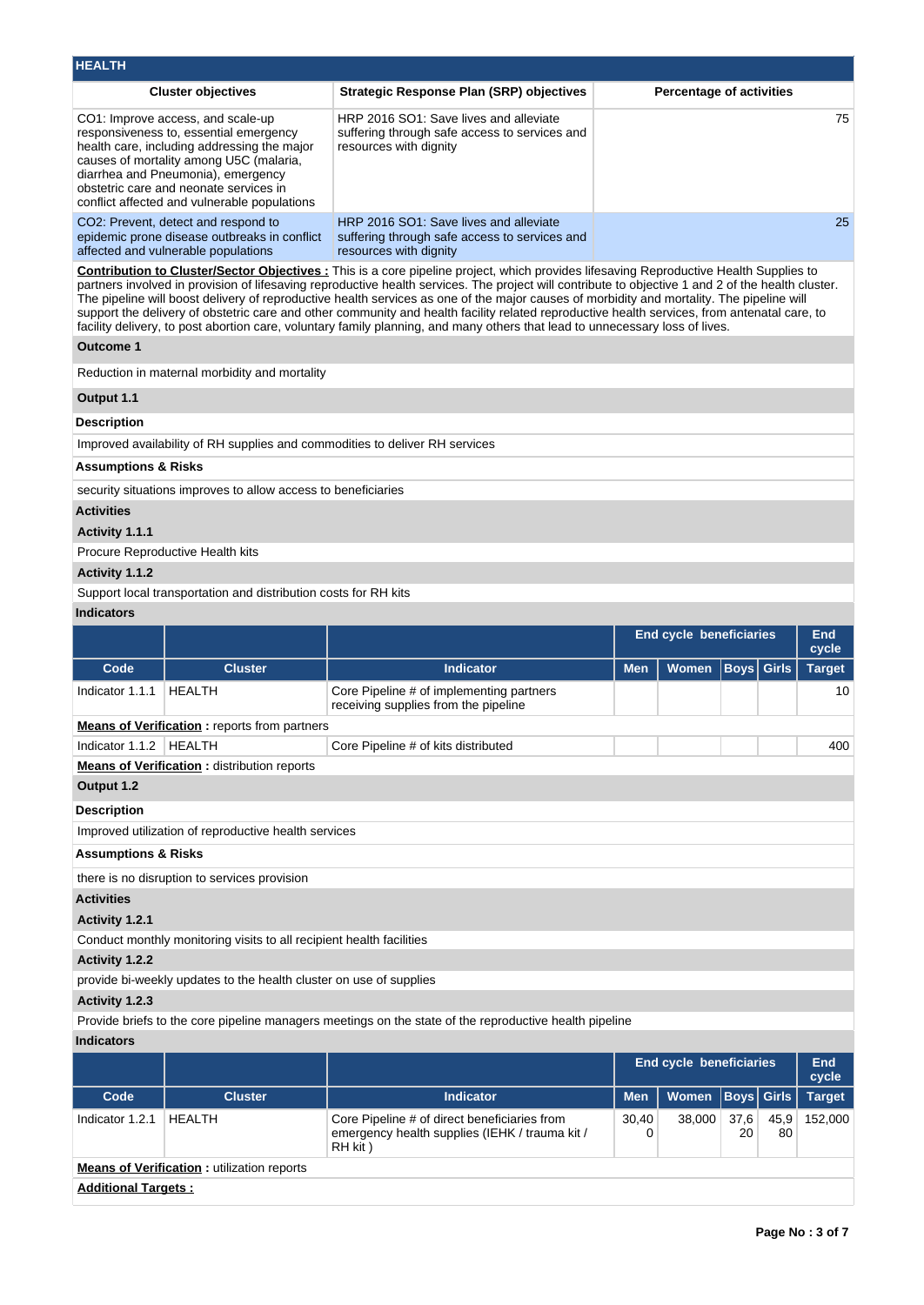## **Monitoring & Reporting plan**

The project will be monitored by UNFPA staff at the country office in Juba and field based staff in various locations in the affected states. All partners receiving and using the supplies under the project will provide monthly reports to UNFPA on their use. The reports will be analyzed and shared with various stakeholders including the health cluster. UNFPA will also provide timely reports to the CHF technical secretariat on the implementation of the project.

### **Workplan**

| Activitydescription                                                                                                       | Year | 1        | $\overline{2}$ | $\overline{3}$ | 4 | 5 <sub>5</sub> | 6 <sup>1</sup> | $\overline{7}$ | 8 | 9        | $\sqrt{10}$ 11 12 |              |              |
|---------------------------------------------------------------------------------------------------------------------------|------|----------|----------------|----------------|---|----------------|----------------|----------------|---|----------|-------------------|--------------|--------------|
| Activity 1.1.1: Procure Reproductive Health kits                                                                          | 2016 |          |                |                |   |                |                |                |   | X        | ΙX.               | $\mathsf{X}$ |              |
|                                                                                                                           | 2017 |          |                |                |   |                |                |                |   |          |                   |              |              |
| Activity 1.1.2: Support local transportation and distribution costs for RH kits                                           | 2016 |          |                |                |   |                |                |                |   | X        | X                 | IX.          | $\mathsf{X}$ |
|                                                                                                                           | 2017 | $\times$ | X              |                |   |                |                |                |   |          |                   |              |              |
| Activity 1.2.1: Conduct monthly monitoring visits to all recipient health facilities                                      | 2016 |          |                |                |   |                |                |                |   | $\times$ | <b>X</b>          | IX.          | $\mathsf{X}$ |
|                                                                                                                           | 2017 | $\times$ | ΙX             |                |   |                |                |                |   |          |                   |              |              |
| Activity 1.2.2: provide bi-weekly updates to the health cluster on use of supplies                                        | 2016 |          |                |                |   |                |                |                |   | X        | X                 | $\mathsf{X}$ | ΙX.          |
|                                                                                                                           | 2017 | X.       | $\overline{X}$ |                |   |                |                |                |   |          |                   |              |              |
| Activity 1.2.3: Provide briefs to the core pipeline managers meetings on the state of<br>the reproductive health pipeline |      |          |                |                |   |                |                |                |   | $\times$ | X                 | <sup>X</sup> | ΙX.          |
|                                                                                                                           | 2017 | X        | X              |                |   |                |                |                |   |          |                   |              |              |

## **OTHER INFO**

### **Accountability to Affected Populations**

All the supplies to be procured under this allocation are based on real field experiences and the needs as expressed by affected people in the different locations. Ensuring increased access to reproductive health services in high demand is reflective of the needs of the affected population.

### **Implementation Plan**

This core pipeline has two main activities; procuring supplies and distributing them. The supplies will be procured as soon as the funds are available are allocated to partners. The beneficiaries partners are already partners with UNFPA.

### **Coordination with other Organizations in project area**

**Name of the organization Areas/activities of collaboration and rationale** 

### **Environment Marker Of The Project**

B+: Medium environmental impact with mitigation(sector guidance)

### **Gender Marker Of The Project**

2a-The project is designed to contribute significantly to gender equality

### **Justify Chosen Gender Marker Code**

The purpose of this project is to ensure vulnerable women, girls, boys and men have access to critical Reproductive Health Services

### **Protection Mainstreaming**

Supplies for treatment of rape survivors is included in this pipeline.

#### **Country Specific Information**

**Safety and Security** 

**Access**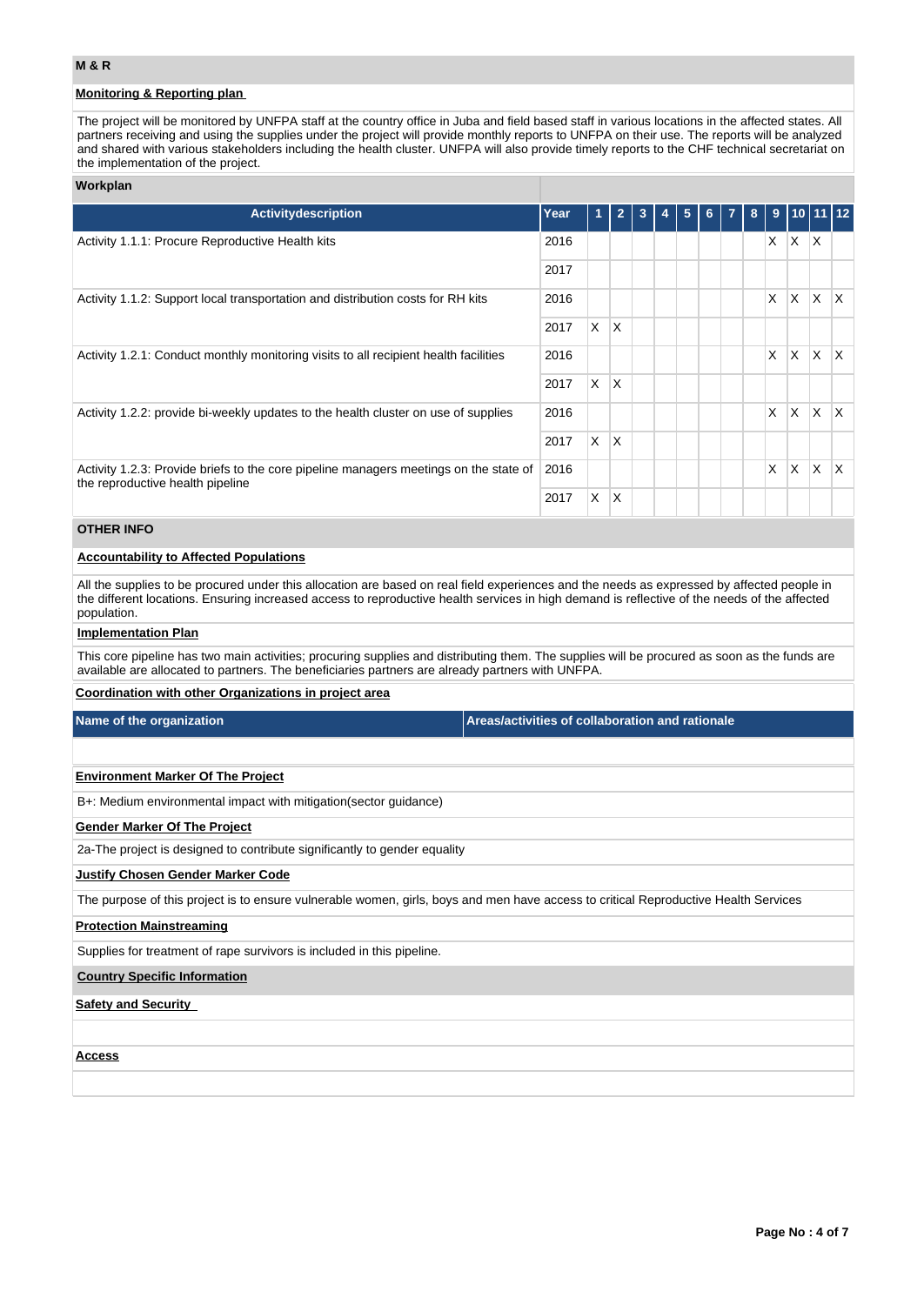# **BUDGET**

| <b>DUDGEI</b> |                                                                      |   |                |                   |                                   |                           |                   |
|---------------|----------------------------------------------------------------------|---|----------------|-------------------|-----------------------------------|---------------------------|-------------------|
| <b>Code</b>   | <b>Budget Line Description</b>                                       |   | $D/S$ Quantity | Unit<br>cost      | <b>Duration</b><br>Recurran<br>ce | $\%$<br>charged<br>to CHF | <b>Total Cost</b> |
|               | <b>Staff and Other Personnel Costs</b>                               |   |                |                   |                                   |                           |                   |
| 1.1           | Warehouse Logistician                                                | D | 3000           | 1.00              | 6                                 | 100.00                    | 18,000.00         |
| 1.2           | <b>Warehouse Assistant</b>                                           | D | 2000           | 1.00              | 6                                 | 100.00                    | 12,000.00         |
|               | <b>Section Total</b>                                                 |   |                |                   |                                   |                           | 30,000.00         |
|               | Supplies, Commodities, Materials                                     |   |                |                   |                                   |                           |                   |
| 2.1           | Clean Delivery, Individual                                           | D |                | 45 526.6<br>8     | $\mathbf{1}$                      | 100.00                    | 23,700.60         |
|               | Kit No. 2A                                                           |   |                |                   |                                   |                           |                   |
| 2.2           | Rape Treatment kit                                                   | D |                | 35 594.6<br>1     | $\mathbf{1}$                      | 100.00                    | 20,811.35         |
|               | Kit No.3                                                             |   |                |                   |                                   |                           |                   |
| 2.3           | Sexually Transmitted Infections (STI) kit                            | D | 31             | 588.8<br>0        | $\mathbf{1}$                      | 100.00                    | 18,252.80         |
|               | Kit No.5                                                             |   |                |                   |                                   |                           |                   |
| 2.4           | Clinical Delivery Assistance kit - Drugs and Disposable<br>Equipment | D |                | 44 512.0<br>0     | $\mathbf{1}$                      | 100.00                    | 22,528.00         |
|               | Kit No. 6B                                                           |   |                |                   |                                   |                           |                   |
| 2.5           | Management of Miscarriage and Complications of Abortions             | D |                | 44 572.8<br>5     | $\mathbf{1}$                      | 100.00                    | 25,205.40         |
|               | Kit No. 8*                                                           |   |                |                   |                                   |                           |                   |
| 2.6           | Suture of Tears and Vaginal Examination kit                          | D |                | 44 376.8<br>5     | $\mathbf{1}$                      | 100.00                    | 16,581.40         |
|               | Kit No.9                                                             |   |                |                   |                                   |                           |                   |
| 2.7           | Referral Level, Drugs and Disposable Equipment                       | D |                | 20 3,801<br>.00   | $\mathbf{1}$                      | 100.00                    | 76,020.00         |
|               | Kit No11B                                                            |   |                |                   |                                   |                           |                   |
| 2.8           | <b>Blood Transfusion kit</b>                                         | D |                | 20 1,088<br>.20   | 1                                 | 100.00                    | 21,764.00         |
|               | Kit No. 12                                                           |   |                |                   |                                   |                           |                   |
| 2.9           | <b>Handling Charges</b>                                              | D |                | 1   11,12<br>4.00 | $\mathbf{1}$                      | 100.00                    | 11,124.00         |
|               | Shipment handling charges                                            |   |                |                   |                                   |                           |                   |
| 2.10          | Air shipment and local distribution of supplies                      | D | 1              | 66,74<br>5.67     | $\mathbf{1}$                      | 100.00                    | 66,745.67         |
|               | <b>Section Total</b>                                                 |   |                |                   |                                   |                           | 302,733.22        |
| <b>Travel</b> |                                                                      |   |                |                   |                                   |                           |                   |
| 5.1           | Conduct Field monitoring visits                                      | D | 1              | 1,800<br>.00      | 6                                 | 100.00                    | 10,800.00         |
|               |                                                                      |   |                |                   |                                   |                           |                   |
|               | <b>Section Total</b>                                                 |   |                |                   |                                   |                           | 10,800.00         |
|               | <b>General Operating and Other Direct Costs</b>                      |   |                |                   |                                   |                           |                   |
| 7.1           | Vehicle operations and maintenance                                   | D |                | 2 1,356<br>.66    | 6                                 | 100.00                    | 16,279.92         |